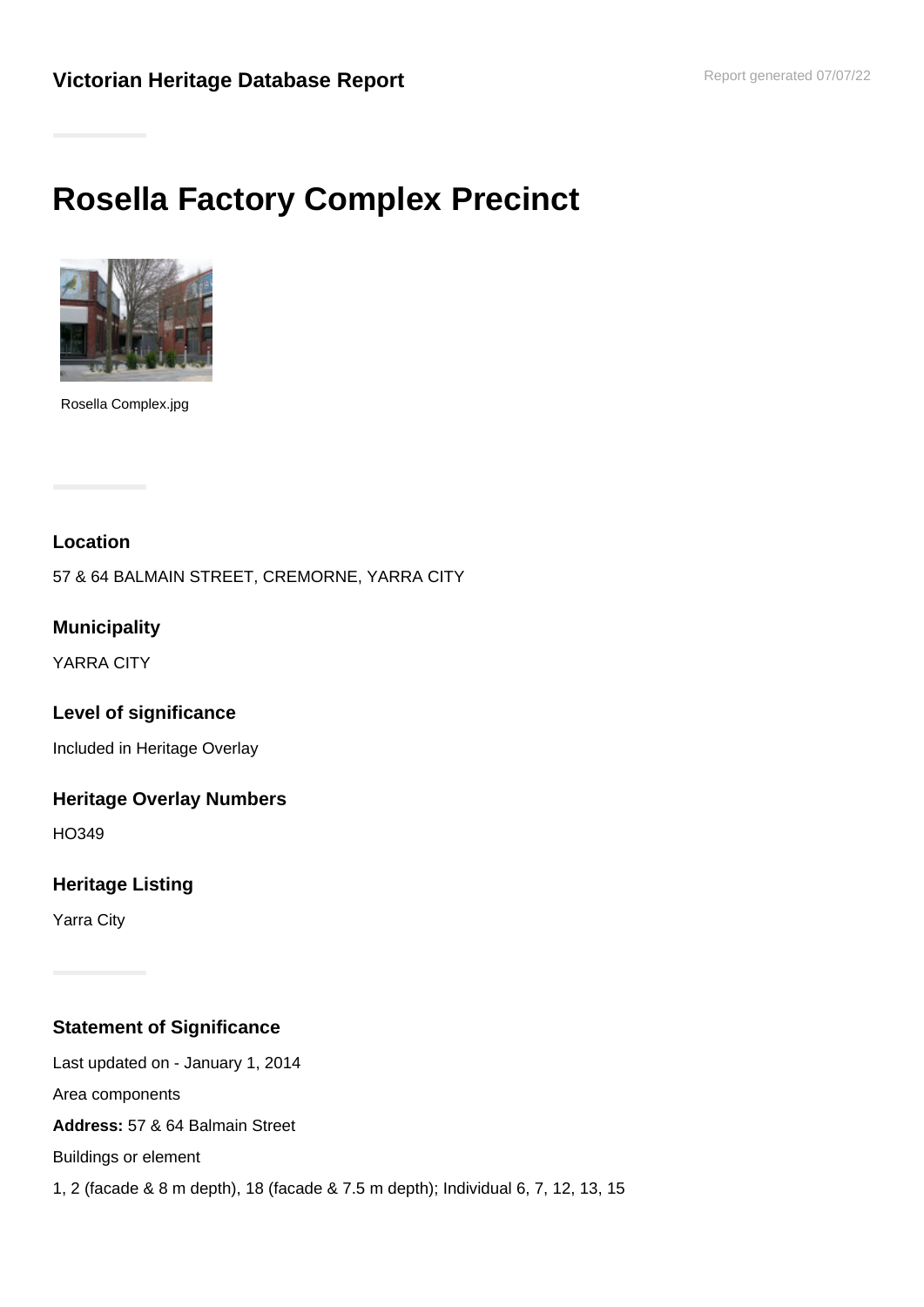#### Building or element group

- Building 1: 57 Balmain St (property number 162540)
- Building 2: 64 Balmain St, property number 162270 (8m depth)
- Building 18: 64 Balmain St, property number 162340 (7.5m depth)

#### Other buildings and elements

- Building 6 & 7: 64 Balmain St, property number 162285
- Building 12: 64 Balmain St, property number 162300
- Building 13: 64 Balmain St, property number 162305
- Building 15:64 Balmain St, property number 162320.

#### Statement of Significance

#### **What is significant?**

The Rosella complex was established on the site of the former Cremorne Gardens at Balmain Street, Cremorne, in 1905. The Rosella Preserving Company, formed in 1895, was already well established when, in 1904, it acquired land once used for parking and stabling for the Cremorne Gardens for a new factory at Balmain Street. In 1902 the Company, operating from Kings Buildings Errol Street North Melbourne had won the only Gold medal presented at the Victorian Golden Jubilee Exhibition. As well as manufacturing the famous tomato sauce, many varieties of jams, canned fruits, sauces, chutney and candied peels under the 'Rosella' and Waratah' brands, the Company held agencies for Vinegar, Burns Cream, Gloss for Boots, Mortien, Phenole, Lanoline, Eagle Brand Blacking and matches.(105)

The new Rosella factory, designed by architect J.E. Burke and built in 1905 by the well known local builder Clements Langford. (106), had front walls of brick, factory of galvanised iron, iron chimney stack and brick floors grounded in cement (107). It was considered 'probably the largest factory of its kind in the Commonwealth' (108). The building is illustrated in a company letter head from the 1900s. 1920 saw the erection of a 3-storey building at the rear of the main factory (assumed Building No. 6), a new engineers shop, and a building for the lacquering of tin plate erected in the yard. Building 7 followed in 1922 and Building 2 rebuilt in c1924, Building 13 built in 1928, buildings 15 & part 18 soon after in 1928, Building 12 in 1935, and Building 1 in c1936-7. Most of Building 18 is thought to have been built c1960. Most of the extant buildings were built in the 1920s and 1930s. The complex was closed around the early 1980s and in 1983 the present refurbishment and reconstruction works were commenced, involving the extension of Palmer Parade north to Balmain Street.

#### **Main development era**

The main development era is the inter-war period.

#### **Contributory elements**

The contributory elements in the complex include (but not exclusively): a group of buildings 1, 2 (facade & 8 m depth) and 18 (facade & 7.5 m depth), plus individual buildings 6, 7, 12, 13, and 15 (refer to Figure 1). The characteristics of these contributory elements that give significance to the heritage overlay area are typically:

- Face red brick walls, some with pilasters with corbelled cornices;

- Simple rectangular, one, two and three storey building forms but typically two storey scale originally;
- Parapeted rooflines with pitched roofs visible behind, some roofs being saw-tooth in profile;

- Punched window and door openings, with expressed rendered lintels, formerly with multi-paned glazing, some timber-framed, some steel framed;

- Use of significant parapet entablature Rosella business signs, in bas-relief;

- High streetscape qualities in Balmain St of the group, being buildings 1, 2 and 18, as enhanced by the visual relationship between these buildings, the street alignment and the railway bridge and elevated railway.

# **Buildings or elements**

The following section provides the significant original aspects of each building that should be conserved. Known changes to the buildings are listed where visually related change may be possible in future development.

Building 1 (57 Balmain St), Garage and Store (Boiler House) c1936-7.

# **Original or early contributory fabric:**

- Single-storey walls,
- Pressed red brick wall cladding,
- Street elevations divided into bays with brick pilasters,
- A sawtooth roof profile,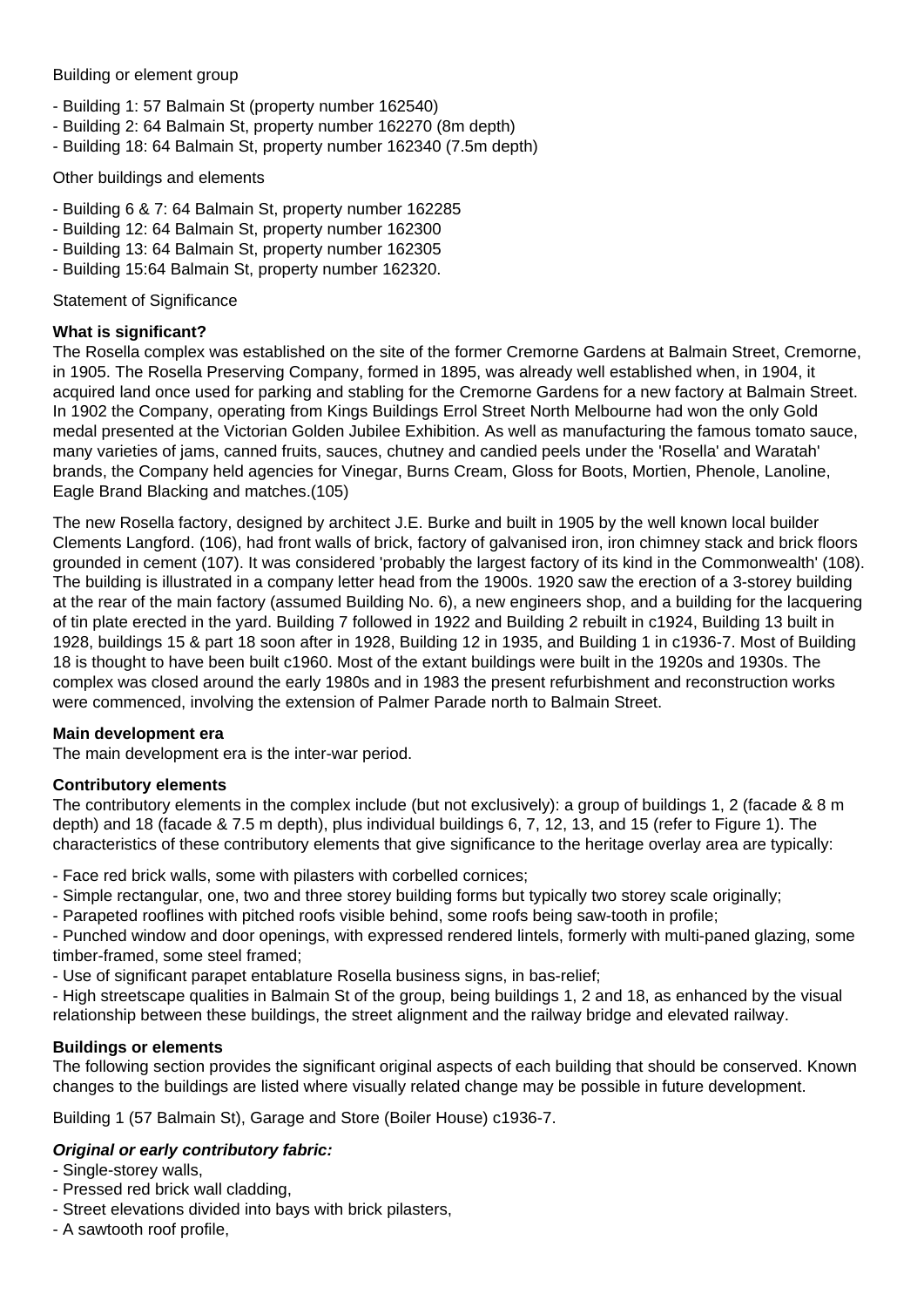- A prominent cement rendered parapet which continues around the west and south elevations, including a splayed corner elevation,

- The lettering Rosella on all three parapets, in raised cement or painted, as on the south parapet, plus Rosella bird medallions or roundels on the parapets.

Building 1 has an important visual relationship to Building 2, on the south side of Balmain Street, with the Rosella signage to the parapets providing a strong linkage. Together with the north facade of Building 2, Building 1 also makes a contribution to the heritage character of this area of Balmain Street, adding to the sense of unity within the former Rosella complex.

Changes:

- The walls between the pilasters have been altered through the introduction of large openings and new window joinery,

- The south elevation has steel roller shutters over the openings, and

- The west elevation brickwork has been painted.

Building 2, Despatch (and Advertising) c1924, 1940.

Original or early contributory fabric:

- Three storey wall height (2 bays demolished, with uppermost floor level possibly added at a later date);

- Pressed red brick wall cladding, with bull-nosed reveals to street level openings;

- Street elevations divided into 7 bays with brick pilasters, topped by stuccoed teardrop shaped capitals and a giant cartouche reading 'Rosella' balanced by circular medallions with rosella birds all in raised cement work; - A long eastern elevation, facing the railway, as a key public face to the complex;

- The original north facade, west-end wall bay, on the west side of Palmer Parade, now part of building 18; and - Steel framed windows.

The north facade of the building has an important visual relationship to Building 18 and Building 1 (on the north side of Balmain Street), with the Rosella signs, in common, adding to the sense of unity within the former complex.

Changes:

- The western Rosella medallion is a reproduction from the reconstruction of the upper section during the 1980s, (109).

- The facade has later infills to the spandrels and clinker bricks to some of the principle openings, one of which has been separated from the main building by the Palmer Place extension;

- Brickwork to the east elevation to the railway is over painted.

- The west side wall, erected at the time of the street extension is in tilt slab construction.

Building 6, Vegetable Preparation and Canning, c1920, Building 7, Dry, Foods Raw Materials, Preparation Area, c1922

Original or early contributory fabric:

- Substantial three storey wall heights;
- Double gable roof form;
- Pressed red brick wall cladding;
- A steel frame;

- Pilastraded east elevations (18 north-south bays) overlooking the railway and facing Stephenson Street; and

- A parapet entablature having the words in large upper case letters reading 'The Rosella Preserving Coy. Ltd.' in raised cement to the northern half only, the southern (later?) portion being plain. The raised cement lettering to both east and west elevations is a significant reminder of the company's presence.

Buildings 6 & 7 make an important contribution to the Palmer Parade streetscape. They are also visually prominent and help to mark the location of the former Rosella complex when viewed from the distance, including from the east.

Changes:

- The west facing window frames have been slightly enlarged and replaced in the majority of openings;
- An added small entry structure facing Palmer Parade;
- -The brick spandrels have been bagged;
- The parapet "Rosella" sign has been removed from the south wall;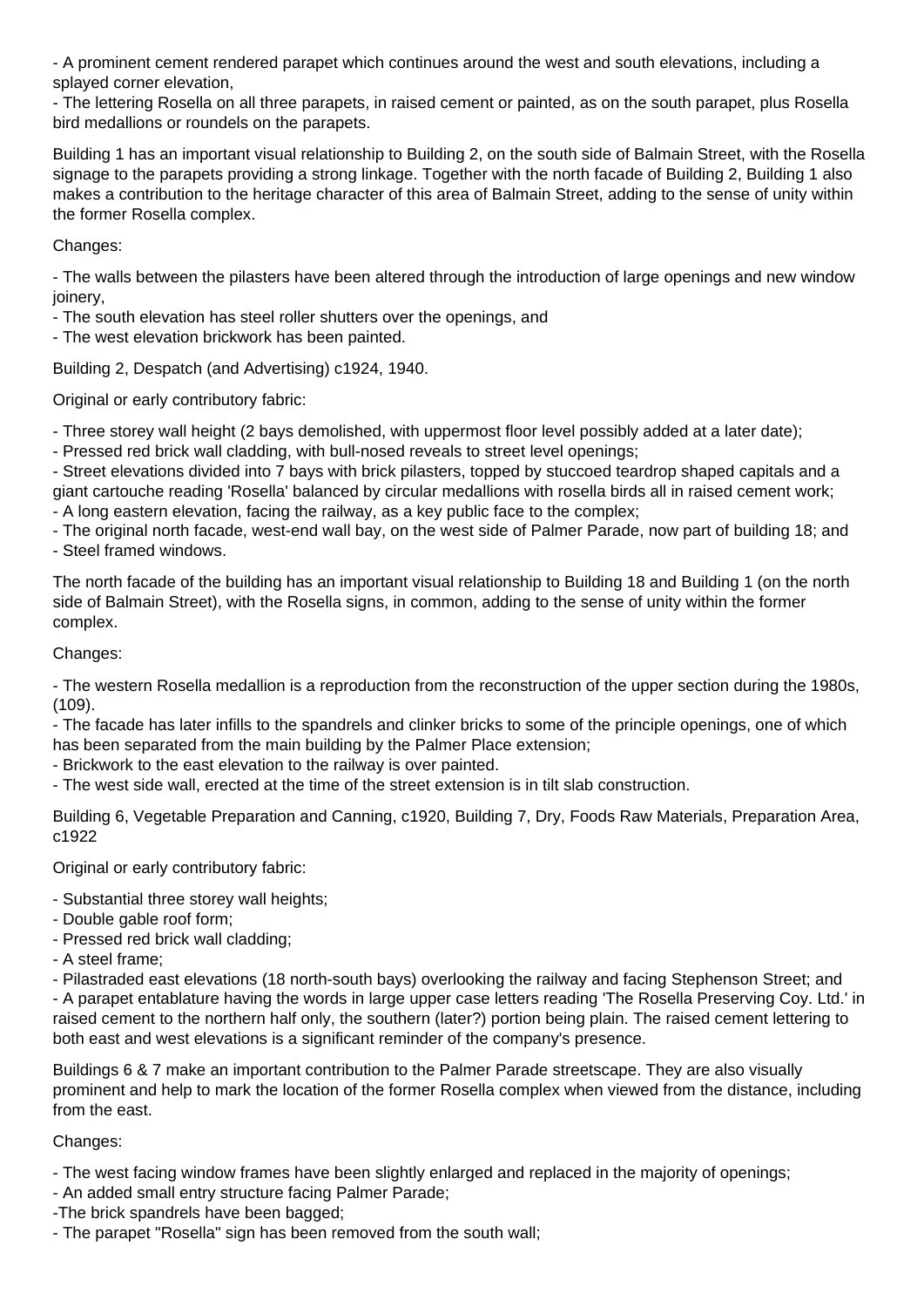- An added lift overrun is also visible on the roof above the west elevation;
- The east facade has been over-painted with windows also replaced; and
- The south facade has been altered and over-painted.

Building 12, Peel Room (part former Tin Repair Shop), by c1935

Original or early contributory fabric:

- Red brick clad;
- Single storey and basement;
- Gabled roof form, with a continuous ridge lantern to the southern gable roofed section;
- Erected in two stages to form the one structure;
- Plain elevations, being relieved by the pattern of openings; and
- There are timber trusses and steel-framed windows along the south side.

With Building 13 to the north, it makes a contribution to the heritage character of this area of Gwynne Street.

# **Changes:**

-Openings in the east elevation have been altered.

Building 13, Employees' Dining Room and Cloak Rooms (and Store) 1927-28 (1945), later known as the Century Building.

Original or early contributory fabric:

- Once a two storey wall height;
- Dutch-hipped roof forms;
- Clad in pressed red brick, steel-framed;
- Pilastraded with the raised central parapet section to Gywnne street (parapet has been extended), with
- simplified brick capitals interconnected to form a cornice;
- Pressed red brick walls;
- Unpainted cement streamlined bands and a surmounting cream brick section with red brick capping.

With Building 12, it makes a contribution to the heritage character of this area of Gwynne Street.

# **Changes**

-Third floor level attic storey which has recent Colorbond cladding and

- New aluminium-framed windows.

Building 15, Boiler House (Finished Goods Warehouse), 1928-

# **Original or early contributory fabric:**

-Two storey wall height;

- Gable roof form, with ridge lantern;
- Pressed red brick cladding;
- Steel framed windows to the exposed east and west ends and vehicular access off Gwynne street;
- Plain elevation treatment, the sills being stuccoed and the lintels being stuccoed and connected.

As a centrally located building in the former Rosella complex, Building 15 is a key uniting element in the Heritage Overlay Area.

# **Changes:**

- The chimney stack was removed by Rosella;
- Brickwork partly over-painted on the east elevation.

Building 18 Finished Goods Warehouse and Tomato Preparation etc. c1924 (part Building 2), c1960-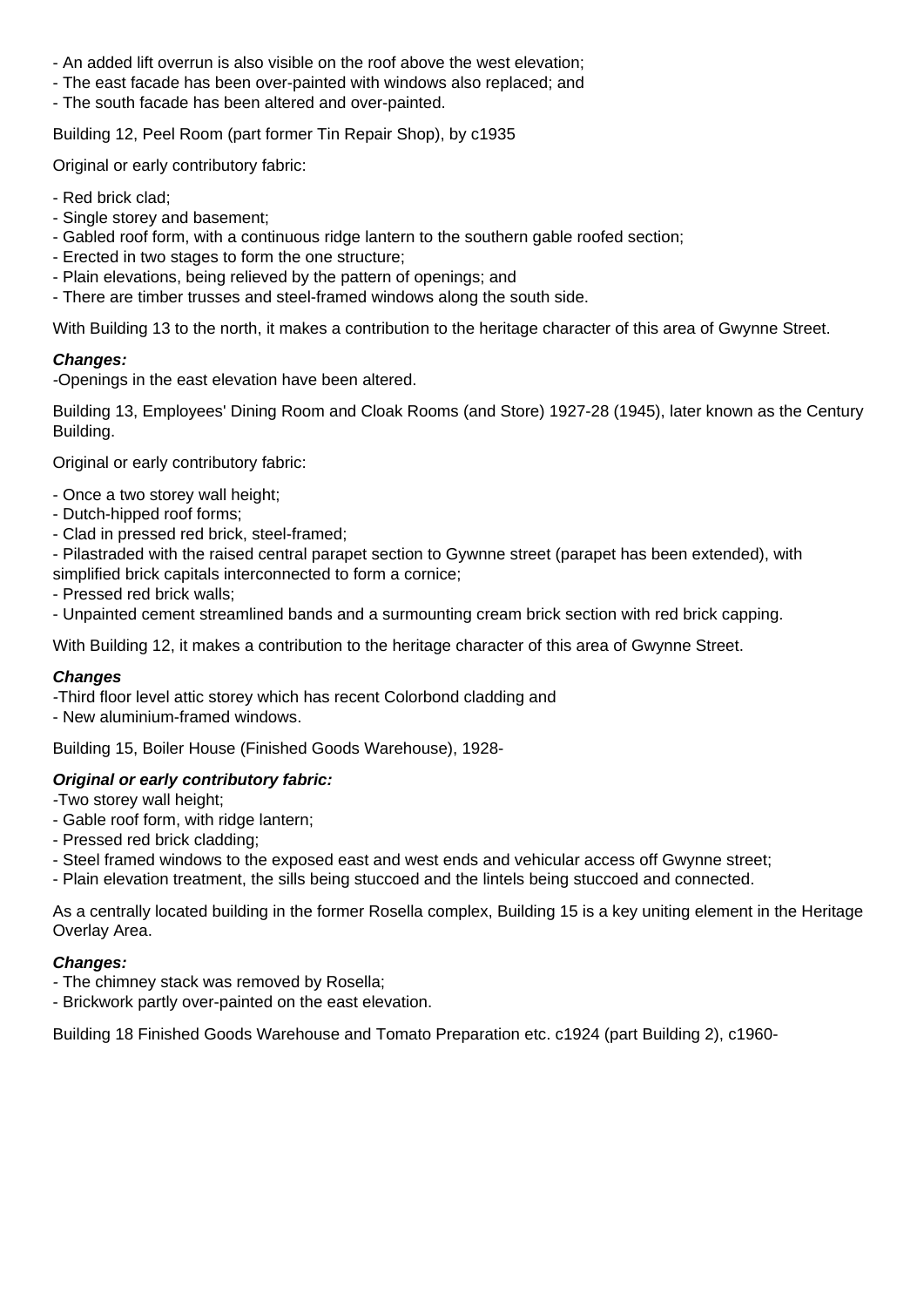# **Original or early contributory fabric:**

- Large, two-storey form,

- Expressed concrete frame,
- Pressed red brick cladding, with stucco trim,
- A plain parapet to Balmain street and a shallow pitched gabled parapet on the west side,

- A narrow brick wall-bay at the east end of the north facade, as the original west end of the north facade of building 2 (now across Palmer Parade) with a cantilevered cement-rendered and gabled porch over a doorway, and the letters `Estb. 1895' in raised cement letters above the porch, a brick infilled panel above this, and a Rosella medallion on the parapet.

The north elevation of this building did not have a Balmain Street address at the time of its construction but in its present form, the building has a strong visual relationship with buildings 1 and 2, adding to the sense of unity within the former Rosella complex.

# **Changes:**

- The east side of the building has been altered and over-painted, as has the ground level north elevation; and - Recent windows on the west side and new openings and windows on the north side.

#### **How is it significant?**

This group of buildings has historic, aesthetic and social significance to the City of Yarra (NER criteria A4, E1, G1).

#### **Why is it significant?**

The former Rosella complex is significant:

- For the long association with, and evocation of, the Rosella company and brand name, as celebrated on the buildings of the complex in words and pictures. The Rosella name and parrot symbol is demonstrably homegrown and sits with examples such as Swallow and Arial, Arnott's Biscuits, Vegemite, IXL Jam, Aeroplane Jelly, and the Akubra hat, in the pantheon of Australian brands that have been household names throughout most of the twentieth century. This significance is demonstrated both by the extent of the building complex and the signage which resonates in the minds of shoppers today, denoting a familiar manufacturer of food products for over a century, and tells us 'this was the home of Rosella when it was at its peak;

- As part of an iconic group of local industrial complexes, including Bryant and May, the Union Brewery and the Cremorne Brewery, that collectively established the historic identity of Richmond and, in this case, the Cremorne area, as a nineteenth and early twentieth century industrial working class suburb.

- As an example of use of raised cement ornamental parapet signs to promote the presence of industries in their locale, a past practice, made virtually obsolete by the Second World War and typically replaced today by illuminated signs. The Rosella complex makes a key contribution to Richmond's collection of significant industrial signs which includes signs at Bryant & May, AKM, Kayser and Pelaco;

- As a demonstration of the contemporary approach to the location of industrial development in the inner suburbs where successful manufacturing was dependent on workers residing locally or on tram and rail access routes for employees, materials and markets;

- For the distinctive juxtaposition of the buildings, especially in Balmain Street and along the multiple track railway, between Richmond and South Yarra (raised in 1899), evoking rapidly vanishing images of nineteenth and early twentieth century industry in the metropolis;

- For the key visual relationship between Buildings 1, 2 and 18, the curving form of Balmain St and the railway bridge across Balmain Street, as especially critical to the resultant space defined by the Rosella complex, together with the distant glimpses of other industrial premises including the Bryant and May tower.

#### **References**

105 McKay, Jim 'The Rosella Storey 1895-1963' Self Published? 1977 106 Ward, Andrew Hard Yakka, City of Yarra 2000? 107 McKay 108 McCalman, J.: 'Struggletown, Public and Private Life in Richmond 1900-1965, MUP, 1985, p7. quoted in J. and T. O'Connor, and others: Richmond Conservation Study, City of Richmond 1985 109 J and T. O'Connor: op. cit.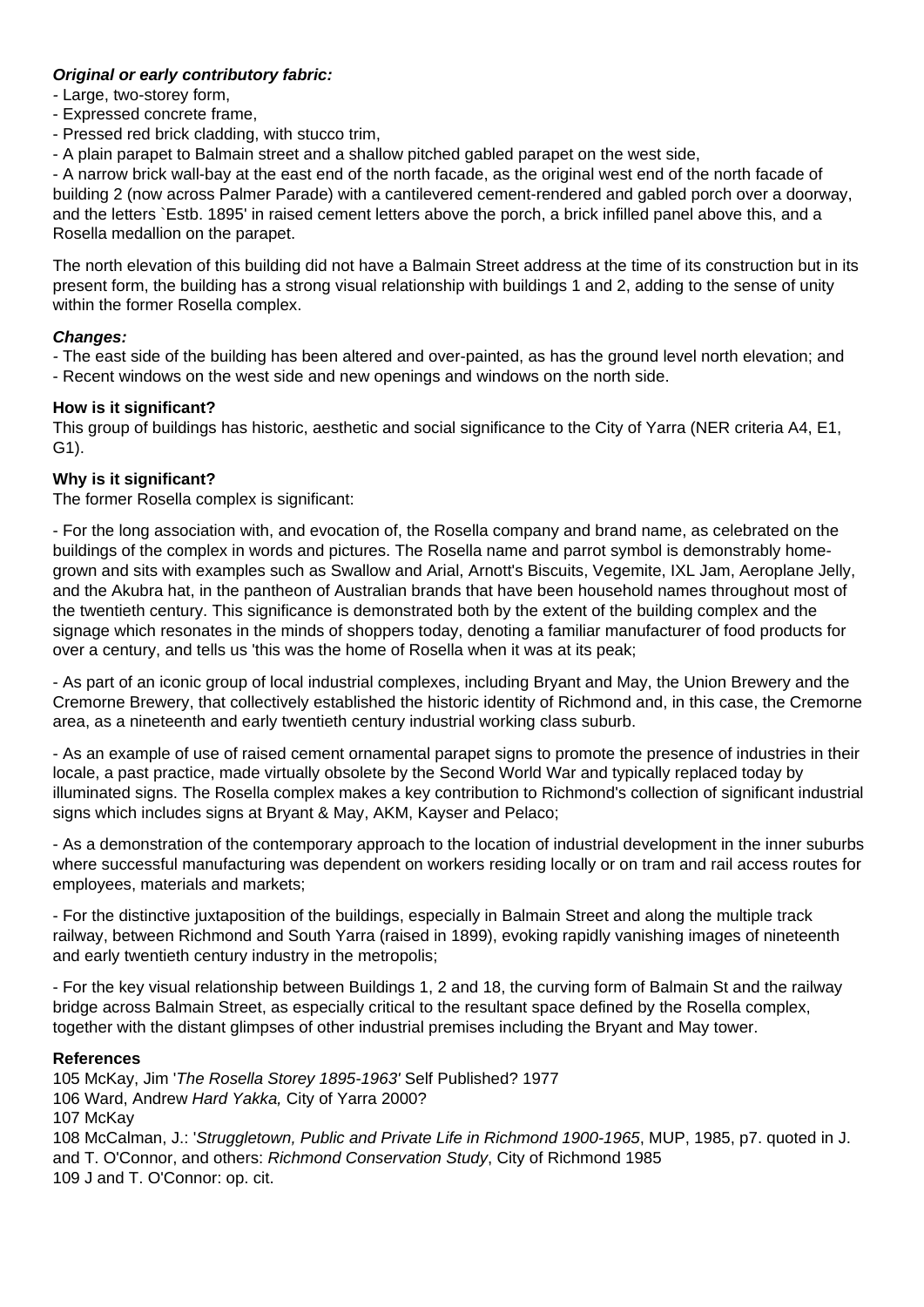Heritage Nomayo Yarra - City of Yarra Heritage Review, Allom Lovell & Associates, 1998; Yarra - Richmond<br>Study/Consultant, otion Study, John Samp; ThurlouQ'Canner, Bee Coleman Samp; Usether Wright, 1996 Yarra - City of Yarra Review of Heritage Overlay Areas, Graeme Butler & Associates, 2007; Conservation Study, John & amp; ThurleyO'Connor, Ros Coleman & amp; Heather Wright, 1985;

Construction<br>dates

Architect/Designer Edmond,

Hermes nemies<br>Number 73457

Property Number

# **Physical Description 1**

The contributory elements in the complex include (but not exclusively): a group of buildings 1, 2 (facade & 8 m depth) and 18 (facade & 7.5 m depth), plus individual buildings 6, 7, 12, 13, and 15 (refer to Figure 1). The characteristics of these contributory elements that give significance to the heritage overlay area are typically:

- Face red brick walls, some with pilasters with corbelled cornices;

- Simple rectangular, one, two and three storey building forms but typically two storey scale originally;

- Parapeted rooflines with pitched roofs visible behind, some roofs being saw-tooth in profile;

- Punched window and door openings, with expressed rendered lintels, formerly with multi-paned glazing, some timber-framed, some steel framed;

- Use of significant parapet entablature Rosella business signs, in bas-relief;

- High streetscape qualities in Balmain St of the group, being buildings 1, 2 and 18, as enhanced by the visual relationship between these buildings, the street alignment and the railway bridge and elevated railway.

# **Buildings or elements**

The following section provides the significant original aspects of each building that should be conserved. Known changes to the buildings are listed where visually related change may be possible in future development.

Building 1 (57 Balmain St), Garage and Store (Boiler House) c1936-7.

# **Original or early contributory fabric:**

- Single-storey walls,

- Pressed red brick wall cladding,

- Street elevations divided into bays with brick pilasters,

- A sawtooth roof profile,

- A prominent cement rendered parapet which continues around the west and south elevations, including a splayed corner elevation,

- The lettering Rosella on all three parapets, in raised cement or painted, as on the south parapet, plus Rosella bird medallions or roundels on the parapets.

Building 1 has an important visual relationship to Building 2, on the south side of Balmain Street, with the Rosella signage to the parapets providing a strong linkage. Together with the north facade of Building 2, Building 1 also makes a contribution to the heritage character of this area of Balmain Street, adding to the sense of unity within the former Rosella complex.

# Changes:

- The walls between the pilasters have been altered through the introduction of large openings and new window joinery,

- The south elevation has steel roller shutters over the openings, and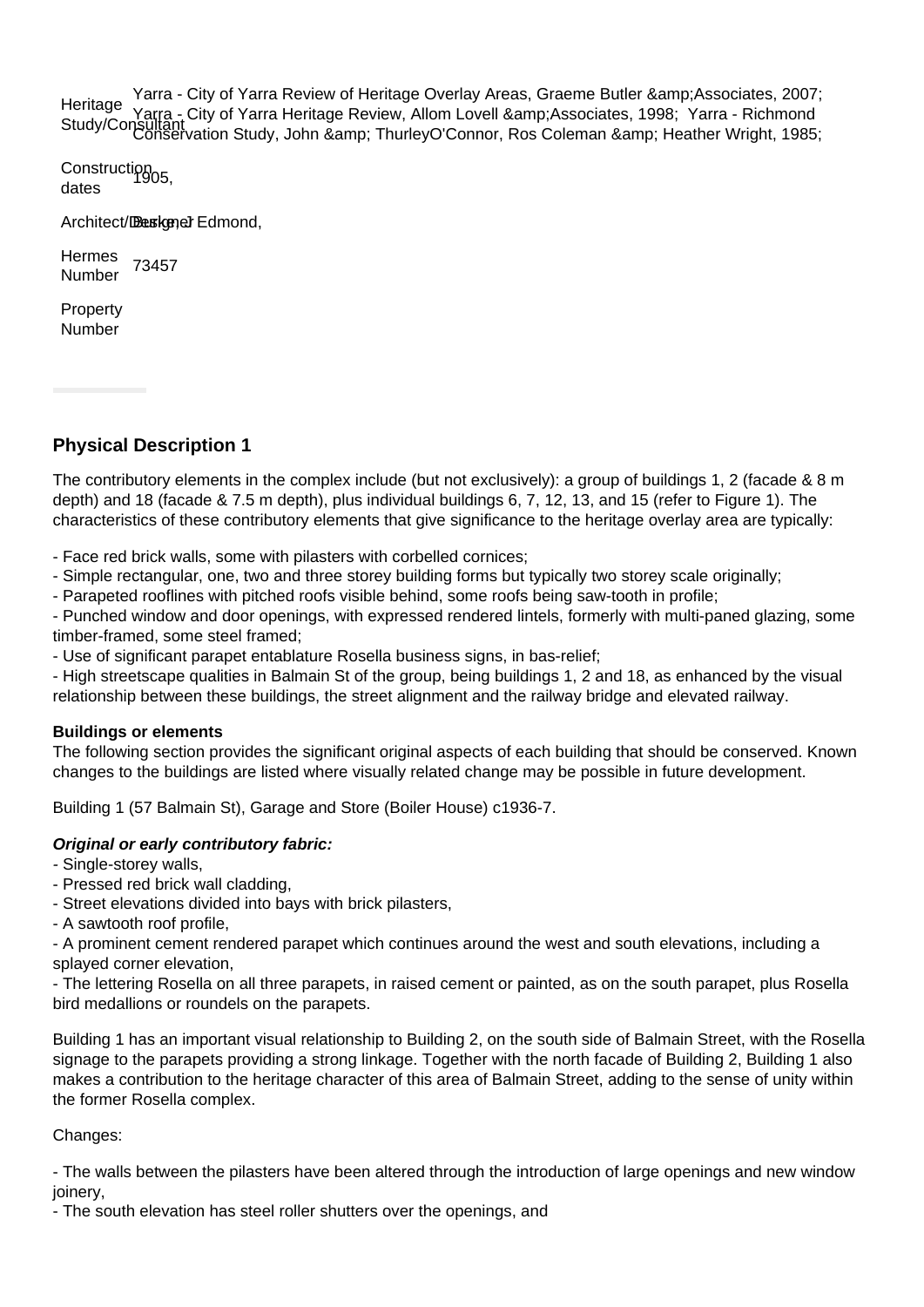- The west elevation brickwork has been painted.

Building 2, Despatch (and Advertising) c1924, 1940.

Original or early contributory fabric:

- Three storey wall height (2 bays demolished, with uppermost floor level possibly added at a later date);

- Pressed red brick wall cladding, with bull-nosed reveals to street level openings;

- Street elevations divided into 7 bays with brick pilasters, topped by stuccoed teardrop shaped capitals and a giant cartouche reading 'Rosella' balanced by circular medallions with rosella birds all in raised cement work; - A long eastern elevation, facing the railway, as a key public face to the complex;

- The original north facade, west-end wall bay, on the west side of Palmer Parade, now part of building 18; and - Steel framed windows.

The north facade of the building has an important visual relationship to Building 18 and Building 1 (on the north side of Balmain Street), with the Rosella signs, in common, adding to the sense of unity within the former complex.

# Changes:

- The western Rosella medallion is a reproduction from the reconstruction of the upper section during the 1980s, (109).

- The facade has later infills to the spandrels and clinker bricks to some of the principle openings, one of which has been separated from the main building by the Palmer Place extension;

- Brickwork to the east elevation to the railway is over painted.

- The west side wall, erected at the time of the street extension is in tilt slab construction.

Building 6, Vegetable Preparation and Canning, c1920, Building 7, Dry, Foods Raw Materials, Preparation Area, c1922

Original or early contributory fabric:

- Substantial three storey wall heights;

- Double gable roof form;
- Pressed red brick wall cladding;
- A steel frame;

- Pilastraded east elevations (18 north-south bays) overlooking the railway and facing Stephenson Street; and

- A parapet entablature having the words in large upper case letters reading 'The Rosella Preserving Coy. Ltd.' in raised cement to the northern half only, the southern (later?) portion being plain. The raised cement lettering to both east and west elevations is a significant reminder of the company's presence.

Buildings 6 & 7 make an important contribution to the Palmer Parade streetscape. They are also visually prominent and help to mark the location of the former Rosella complex when viewed from the distance, including from the east.

# Changes:

- The west facing window frames have been slightly enlarged and replaced in the majority of openings;

- An added small entry structure facing Palmer Parade;
- -The brick spandrels have been bagged;
- The parapet "Rosella" sign has been removed from the south wall;
- An added lift overrun is also visible on the roof above the west elevation;
- The east facade has been over-painted with windows also replaced; and
- The south facade has been altered and over-painted.

Building 12, Peel Room (part former Tin Repair Shop), by c1935

Original or early contributory fabric:

- Red brick clad;
- Single storey and basement;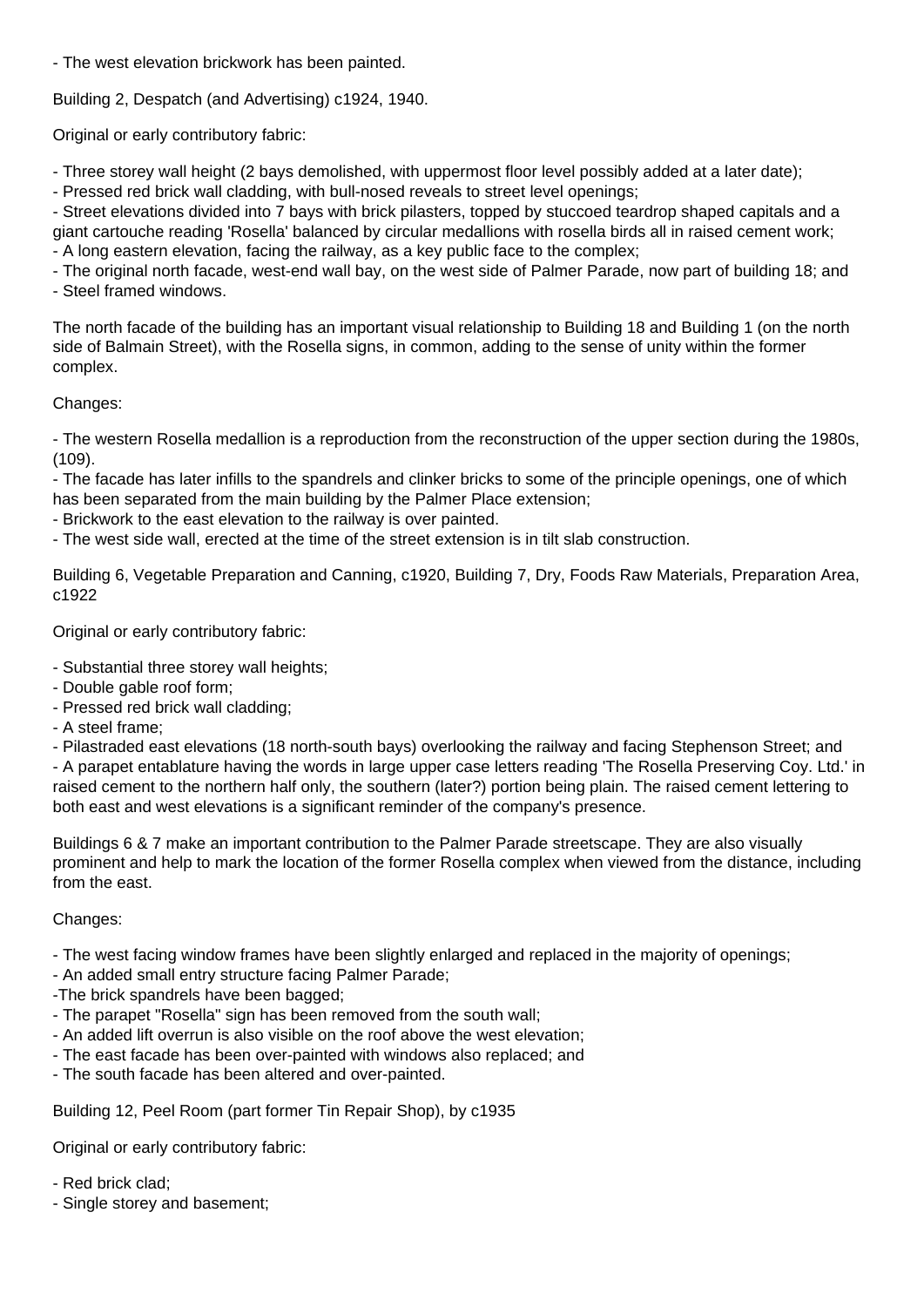- Gabled roof form, with a continuous ridge lantern to the southern gable roofed section;
- Erected in two stages to form the one structure;
- Plain elevations, being relieved by the pattern of openings; and
- There are timber trusses and steel-framed windows along the south side.

With Building 13 to the north, it makes a contribution to the heritage character of this area of Gwynne Street.

#### **Changes:**

-Openings in the east elevation have been altered.

Building 13, Employees' Dining Room and Cloak Rooms (and Store) 1927-28 (1945), later known as the Century Building.

Original or early contributory fabric:

- Once a two storey wall height;

- Dutch-hipped roof forms;
- Clad in pressed red brick, steel-framed;

- Pilastraded with the raised central parapet section to Gywnne street (parapet has been extended), with simplified brick capitals interconnected to form a cornice;

- Pressed red brick walls;

- Unpainted cement streamlined bands and a surmounting cream brick section with red brick capping.

With Building 12, it makes a contribution to the heritage character of this area of Gwynne Street.

#### **Changes**

-Third floor level attic storey which has recent Colorbond cladding and

- New aluminium-framed windows.

Building 15, Boiler House (Finished Goods Warehouse), 1928-

# **Original or early contributory fabric:**

-Two storey wall height;

- Gable roof form, with ridge lantern;
- Pressed red brick cladding;
- Steel framed windows to the exposed east and west ends and vehicular access off Gwynne street;
- Plain elevation treatment, the sills being stuccoed and the lintels being stuccoed and connected.

As a centrally located building in the former Rosella complex, Building 15 is a key uniting element in the Heritage Overlay Area.

#### **Changes:**

- The chimney stack was removed by Rosella;
- Brickwork partly over-painted on the east elevation.

Building 18 Finished Goods Warehouse and Tomato Preparation etc. c1924 (part Building 2), c1960-

#### **Original or early contributory fabric:**

- Large, two-storey form,

- Expressed concrete frame,
- Pressed red brick cladding, with stucco trim,
- A plain parapet to Balmain street and a shallow pitched gabled parapet on the west side,

- A narrow brick wall-bay at the east end of the north facade, as the original west end of the north facade of building 2 (now across Palmer Parade) with a cantilevered cement-rendered and gabled porch over a doorway, and the letters `Estb. 1895' in raised cement letters above the porch, a brick infilled panel above this, and a Rosella medallion on the parapet.

The north elevation of this building did not have a Balmain Street address at the time of its construction but in its present form, the building has a strong visual relationship with buildings 1 and 2, adding to the sense of unity within the former Rosella complex.

# **Changes:**